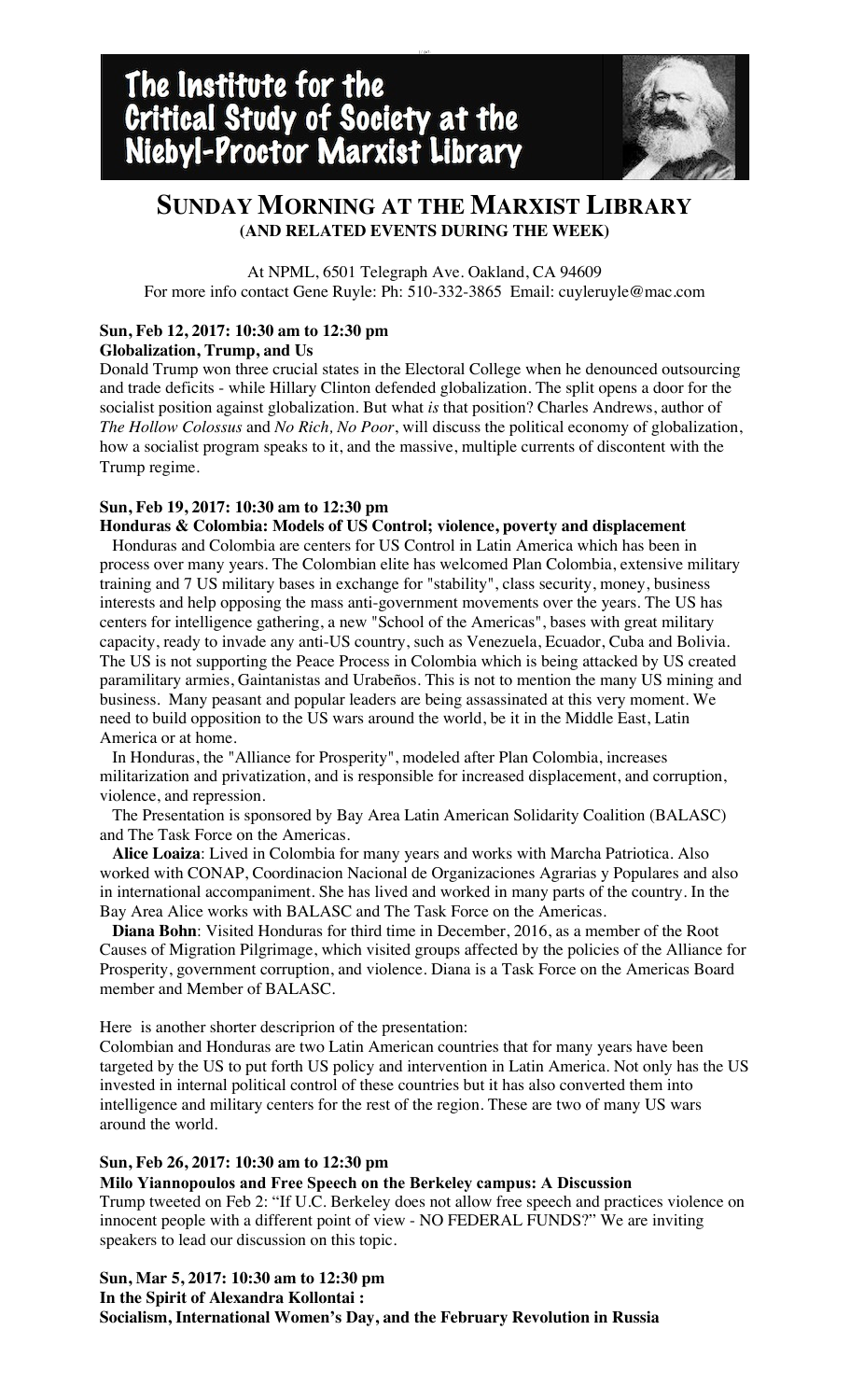As **Alexandra Kollontai** noted**,** International Women's Day is not a special day for women alone, it is a historic and memorable day for the workers and peasants of the whole world. On this day in 1917, the Russian women raised the torch of proletarian revolution and set the world on fire. The Russian revolution marks its beginning from this day, leading to the establishment of the Soviet Union and full legal equality of women. The working women of Petrograd began this revolution; it was they who first decided to raise the banner of opposition to Tsarism. And so, working women's day is a double celebration for us.

Our speaker, Eugene E Ruyle, independent Marxist and author of Rethinking Marxist Anthropology, will discuss the historical and contemporary significance of March 8, 1917 and 2017.

## **Sun, Mar 12, 2017: 10:30 am to 12:30 pm International Women's Day and the February Revolution, Part II**

## **Sun, Mar 19, 2017: 10:30 am to 12:30 pm**

# **China: Understanding Society, Economic, Politics, US-China Relations and TPP**

Currently working in China, Lee Siu Hin, the long-time Chinese-American community activist and former Pacifica radio reporter, give us a deeper understanding about the China's views on China-US relations, TPP and globalization.

About the speaker: Lee Siu Hin - Born in Hong Kong, China, and loot of fifth generation Chinese migrant from Japan. Lee is the long-time international activist for over 40-years, he's the national coordinator of National Immigrant Solidarity Network, Action LA Network, coordinating committee member of UFPJ, and long-time reporter for Pacifica Radio KPFK-Los Angeles, reporting from former Yugoslavia, former Soviet Union, Angola, Mozambique, South Africa, Rwanda, Democratic Republic of Congo, Iraq Mexico. Currently, he's also travel between China and U.S. to organize bi-national activism work as well as medical solidarity project.

**Sun, Mar 26, 2017: 10:30 am to 12:30 pm Open – TBA**

**Sun, Apr 2, 2017: 10:30 am to 12:30 pm Open – TBA**

## **Sun, Apr 9 2017: 10:30 am to 12:30 pm**

**The Beilis Affair of 1913: A new Dreyfus Affair in Czarist Russia.** 

Lenin called The Beilis Affsir of 1913 a new Dreyfus Affair in Russia. This was the last gasp of Czarism to divert revolutionary struggle into an anti Jewish Pogrom.When Beilis was found not guilty the Russian working class launched a general strike condemning antisemitism.mBernard Malamud's book The Fixer about Menahem Mendel Beilis was made into a move. Speaker will be Elazar Friedman.

**Sun, Apr 16, 2017: 10:30 am to 12:30 pm Open – TBA**

**Sun, Apr 16, 2017: 10:30 am to 12:30 pm Open – TBA**

**Sun, Apr 16, 2017: 10:30 am to 12:30 pm Open – TBA**

## **Summer, 2017**

## **TENTATIVE - North Korea: The Land of the soft Spoken Women**

**Mehmet Bayram** made his bucket list come true when he visited the mysterious land of North Korea. His visit coincided with the 7th Congress of the Workers' Party of Korea, an event not held since 1980. He will share his experience and photographs during the time he was in the Democratic Peoples' Republic of Korea. Daily lives, human faces, personal interactions with North Koreans will be the topic of the presentation.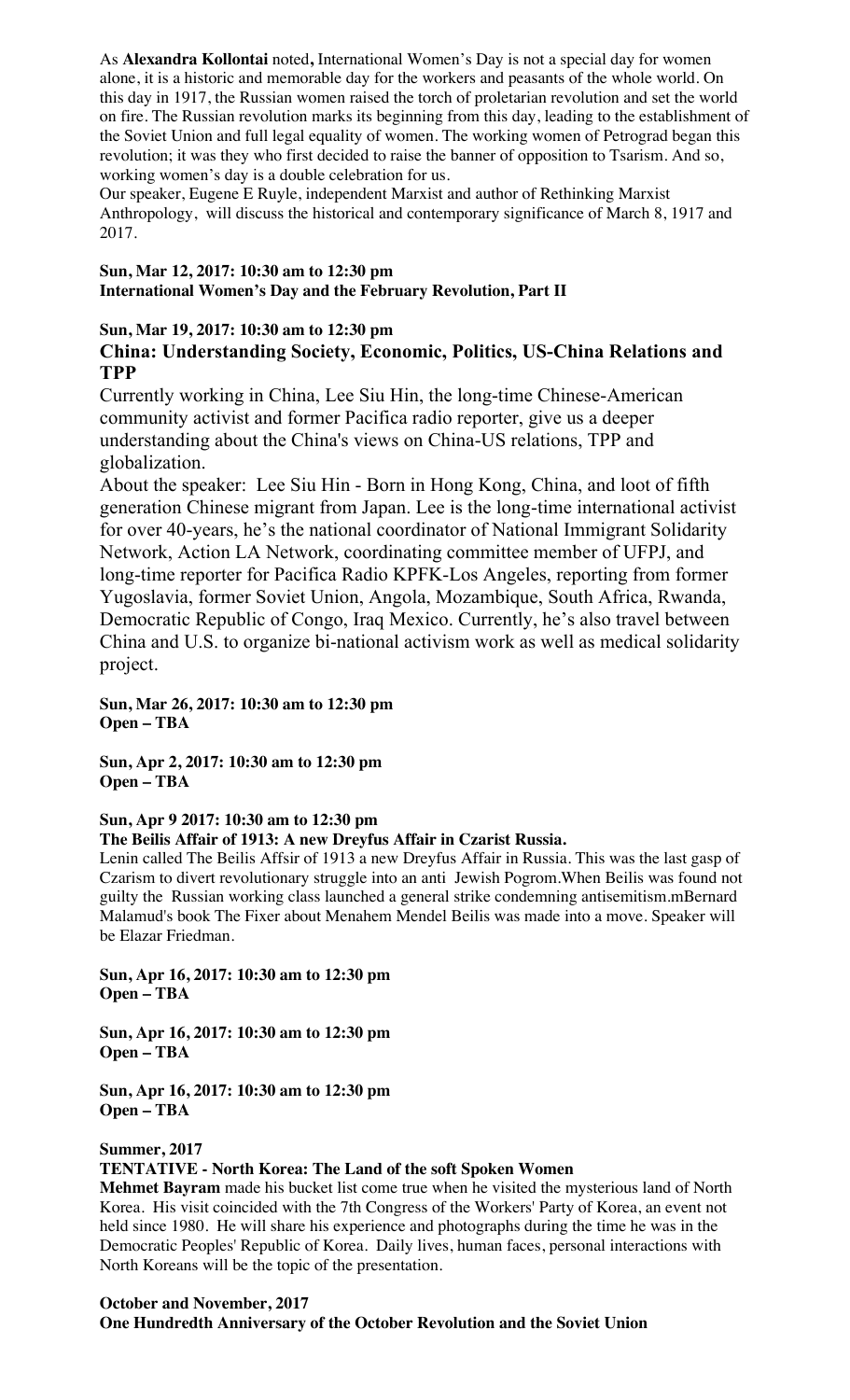# **COMPLETED IN 2017**

## **Sun, Jan 8, 2017: 10:30 am to 12:30 pm**

## **Is Syria "Falling" or is it being Liberated?**

This presentation by **Rick Sterling**, an investigative journalist and member of Syria Solidarity Movement, will include fact check and rebuttal of major falsehoods about the Syrian conflict as well as analysis of current situation and what may happen in near future. Will the enemies of Syria, who have funded tens of thousands of terrorists, give up their campaign? Or will they try something more desperate and spectacular in effort to prevent the Syrian government and allies winning the war against terrorism?

## **Sun, Jan 8, 2017: 12:30-1 pm**

## **Planning Group Meeting**

The Planning Group normally meets following the talk on the first Sunday of every month, in this case the second Sunday. Time to get together, talk about the future of ICSS, discuss our mission, and plan the schedule for our Sunday Morning at the Marxist Library forums. This is an open meeting. Everyone is welcome to help plan our future sessions. Please come with suggestions and concrete plans. Newcomers and Old Timers welcome.

#### **Sun, Jan 8, 2017: 6:30pm \*NOT IN THE MORNING Fall of Aleppo, humanity on trial:**

# **The Syrian revolution that ideological pollution tries to bury**

 How can so many remain deaf to the struggle to live free? How can we not hear the streaming voices of those surviving the genocidal siege of East Aleppo? Has the Putin-Trump, posttruth, helter-skelter world subsumed also the humanity of the Left? Why do so many on the Left now seem to be aligned with the Right, accepting the Putin/Assad view

of reality?

 One witness, staying to the bitter end in East Aleppo, looked beyond a world that "doesn't like freedom." How can we let the multiple warring reactionary forces in Syria bury this revolutionary movement? Can we forget its continuity with massive non-violent marches, attempting to extend the Arab Spring to Assad's Syria, only to be repeatedly slaughtered in the street?

Come share your views.

Bay Area News & Letters

#### **Sun, Jan 15, 2017: 11:30 am to 1:30 pm \*NOTE LATER TIME Changes and Challenges in China Forty Years After Opening Up and Adoption of Market Mechanisms Zheng Zhifa, Chinese Academy of Social Sciences**

 Our comrade Wadi'h Halabi helped arrange Professor Zheng's visit and belives it will give us a sense that the pendulum within the CPC is moving back towards the political goals of the Chinese revolution, domestically and internationally. The economy had to be developed, a high price was paid for going to capitalist school, but neither the CPC nor the Chinese state have collapsed -- an achievement in itself and now -- Zhifa and much more.

 Earth-shaking developments have followed since China opened up and adopted market m echanisms nearly 40 years ago. But only a few deputies in the National People's Congress are real representatives of workers and peasants. Protecting the rights of ordinary people has proved difficult. In addition, the ideals of the Chinese Revolution have weakened little by little, as the market mechanisms encourage people to get rich. There is a widespread crisis of the so-called "four faiths" of the Chinese Revolution.

 Zheng Zhifa teaches in the School of Political Science at Nanchang University and is a special researcher at the World Socialism Research Center of the Chinese Academy of Social Sciences. His research interests are in education in Marxist theory.

# **Sun, Jan 22, 2017: 10:30 am to 12:30 pm**

### **Building the Resistance**

It may seem early to evaluate the Trump administration and the Resistance, but CNN is doing it, so we are putting together some speakers who will do a much better job.

## **Sun, Jan 29, 2017: 10:30 am to 12:30 pm**

## **Risen from Ruins: the life, times and lessons of the German Democratic Republic, 1949- 1990.**

For four decades, the eastern "Russian" part of Germany and the eastern zone of Berlin, were the potential cutting edge of the next world conflagration... what the Rev. Jesse Jackson called " the barbecue pit of World War Three". In the face of this military, political, cultural tension, the German Democratic Republic built a socialist order based upon anti- fascism/racism, scientific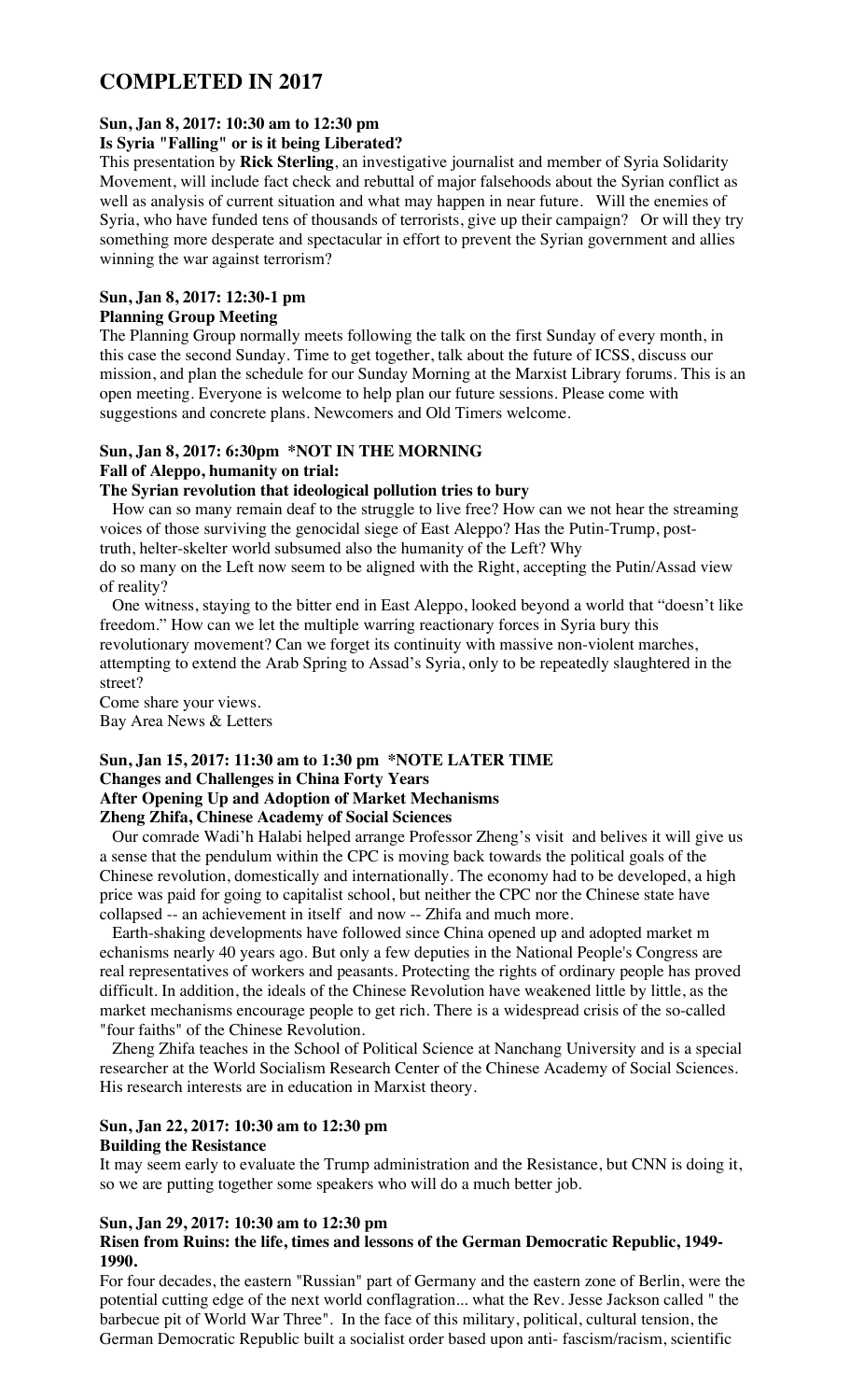advancement, and international solidarity with peoples struggles for liberation from imperialism and colonialism. Come and hear a presentation about a country little known when it existed, and all but forgotten almost 30 years later.

Presenters: Al Sargis and Gary Hicks

## **Sun, Feb 5, 2017: 10:30 am to 12:30 pm**

**Unequal economies, labor migration, militarization of borders, and the new protectionism** With Donald Trump putting the final nails in the coffin of the Trans-Pacific Partnership, what will be the future of globalization? Free trade between unequal economies introduces structural distortions, resulting in mass social displacement, labor migration, and flight of productive and nonproductive capital. In response, progressive and reactionary movements have gained ground around the world. A case study of the U.S.-México border provides unique insights into the military-industrial-incarceration complex and economy at a structural interface.

 **Sharat G. Lin** is a research fellow at the San José Peace and Justice Center. He writes and lectures on global political economy, labor migration, the Middle East and South Asia, and public health. He has been following developments at the U.S.-México border for a decade, and travels frequently to Asia and Europe.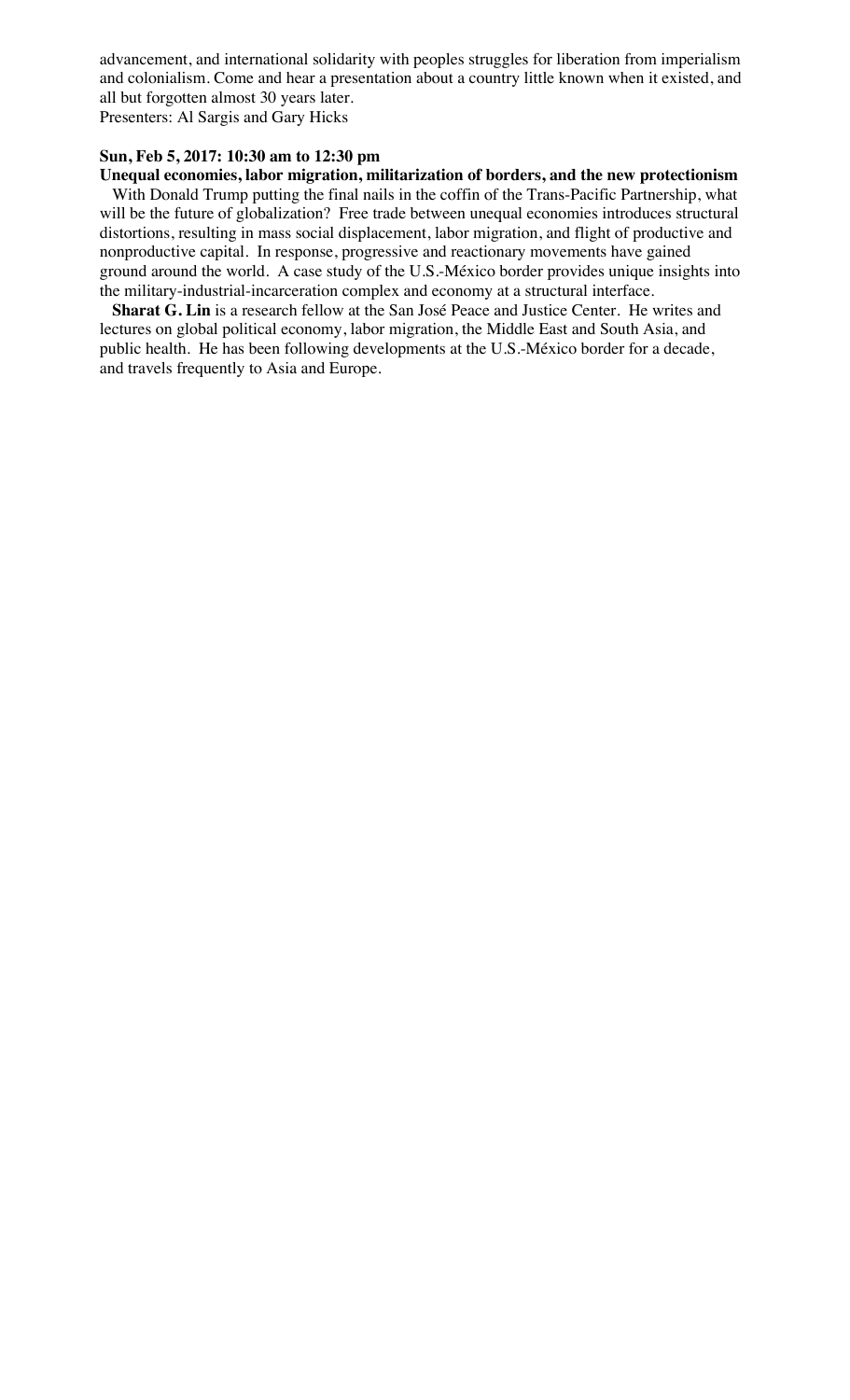### **COMPLETED PROGRAMS IN 2016**

#### **Sun, Jan 3, 2016: 10:30 am to 12:30 pm What Is To Be Done in 2016**

Time to get together, talk about the future of ICSS, discuss our mission, and plan the schedule for our Sunday Morning at the Marxist Library forums. Please come with suggestions and concrete plans. Newcomers and Old Timers welcome.

## **Sun, Jan 10, 2016: 10:30 am to 12:30 pm**

#### **The North Korea You've Never Seen**

Despite unparalleled demonization, military threats, and sanctions the Democratic People's Republic of Korea (DPRK) opens an unprecedented window into life in cities and countryside alike, the Demilitarized Zone (DMZ) where the Cold War lives on, and how the country took a hitherto little-known path towards socialism.

**Gloria La Riva** is a lifelong social activist and organizer with the ANSWER Coalition and the Party for Socialism and Liberation. She visited North Korea in 1989 and 2015.

**Sharat G. Lin**, PhD writes on global political economy, labor migration, and public health. He is a research fellow and former president of the San José Peace and Justice Center.

## **Sun, Jan 17, 2016: 10:30 am to 12:30 pm**

**What is Happening in Venezuela?**

### **Presentation & Eye Witness Report by Rick Sterling**

For the past two years Venezuela has experienced deteriorating economy, shortages and skyrocketing inflation. On Dec 6 Venezuelans voted the opposition coalition to become a strong majority in the new National Assembly. With Chavista Socialist Nicolas Maduro continuing his term as President, it is bound to be a tumultuous and challenging period ahead.

What is the legacy of 17 years of Chavista government in Venezuela? What has led to this electoral defeat for the socialists and what may happen now? Join us to hear the analysis and observations of Rick Sterling of Task Force on the Americas.

### **Sun, Jan 24, 2016: 10:30 am to 12:30 pm**

#### **Report Back From the Rojava Revolution**

Paul Simons, writing under the pen name, El Errante, is the author of a series of recent dispatches from the liberated territories of Kurdistan in Syria. Currently on a tour across the Bay Area, Simons has just returned from a region besieged by war yet is also in the middle of one of the most far reaching social experiments of the 21st Century: the 'Rojava Revolution.' The liberated territories of Kurdistan are a thriving example of stateless democracy and of a people who are overturning traditional institutions such as patriarchy and social hierarchies. Simons discusses not only the day to day life of the people living within the evolving revolution, but also the various grassroots organizations and militias that they have created while waging an exhausting fight against both ISIS and the Turkish State. Weaving together ideals of antiauthoritarianism, feminism, ecology, and a rejection of Statism, Paul Simons' report on the the Rojava Revolution is not to be missed by anyone working for sweeping social transformation in the current age.

# **Sun, Jan 31, 2016: 10:30 am to 12:30 pm**

## **Syria: Eyewitness Report**

The Western/Saudi/Israeli demand for "regime change" in Syria is leading to ever more bloodshed and risking potential world war. What is the conflict really about? How has Western propaganda distorted the conflict? What has been the impact of the Russian air support? What should be the demand of the anti-war Left? Rick Sterling will talk about his recent trip (Oct-Nov 2015).

### **Sun, Feb 7, 2016: 10:30 am to 12:30 pm**

**NOTHINGNESS, BUT IN WHAT SENSE?-**

#### **The dialectic of autonomous negation in Slavoj Zizek's LESS THAN NOTHING**

This talk will explore the intersection of Lacanian psychoanalysis and the Marxist-Hegelian dialectic through the lens of Zizek's recent writings. At issue is the basic procedure of the dialectical process: what is its essential formula? Our presenter will be **Nathan Bjorge**.

#### **Sun, Feb 7, 2016 - 12:30 to 1 pm Planning Group Meeting**

The Planning Group meets following the talk on the first Sunday of every month. This is an open meeting. Everyone is welcome to help plan our future sessions.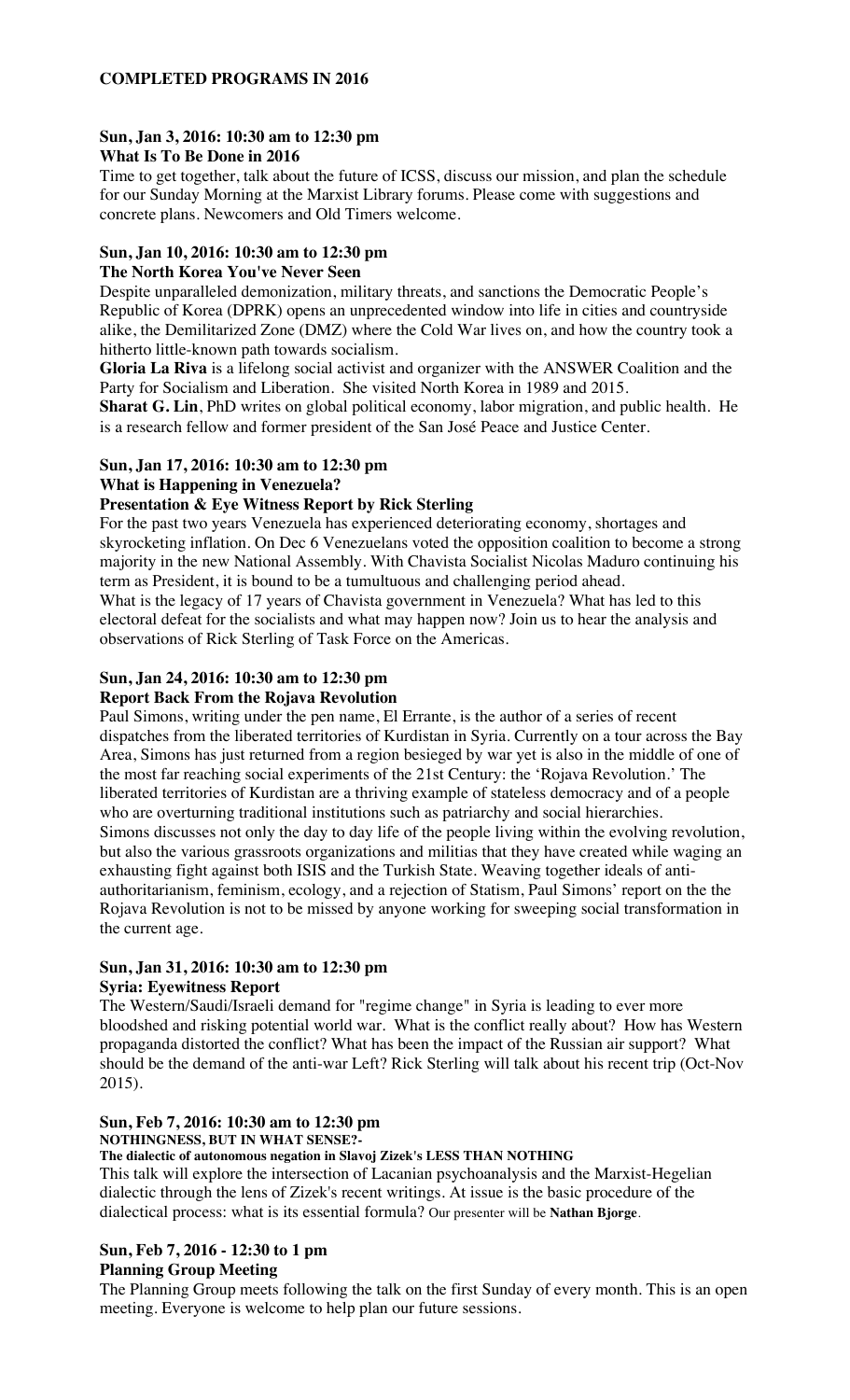# **Sun, Feb 14, 2016: 10:30 am to 12:30 pm**

## **Fascism: What it is, and how to fight it. Part I**

Before a serious reactionary trend can be successfully eliminated it is necessary to understand the phenomenon: its origins, its essence, its mutations. This workshop, led by **Gerald Smith**, will deal with early forms of fascism, the rise of Mussolini and Hitler, and Fascism today. In two parts.

#### **Sun, Feb 21, 2016: 10:30 am to 12:30 pm Fascism: What it is, and how to fight it. Part II**

Before a serious reactionary trend can be successfully eliminated it is necessary to understand the phenomenon: its origins, its essence, its mutations. This workshop, led by **Gerald Smith**, will deal with early forms of fascism, the rise of Mussolini and Hitler, and Fascism today. In two parts.

## **Sun, Feb 28, 2016: 10:30 am to 12:30 pm SOMETHING NEW UNDER THE SUN! An Organized Working Class Takes the Field: THE CHARTISTS 1838-1848**

A talk on this mid-19th century British Radical Movement, with reference to George Julian Harney and his alliance with Marx and Engels, and Helen Macfarlane, the first English translator of The Communist Manifesto: A HOBGOBLIN IS HAUNTING EUROPE: THE HOBGOBLIN OF COMMUNISM! **Lew Finzel** and **Ron Kelch** presenting.

## **Sun, Mar 6, 2016: 10:30 am to 12:30 pm**

## **After Super Tuesday: Evaluating the Sanders Candidacy**

If Iowa and New Hampshire have shaken the political establishment, how will things look after Super Tuesday, March 1? We are inviting speakers from different political perspectives (including Tom Gallagher, Progressive Democrats of America, Gerald Smith, Peace and Freedom Party, a speaker from Socialist Alternative, and a student Students for Sanders) to share their views about Super Tuesday 2016 and listen to ours.

## **Sun, Mar 6, 2016: 1 pm to 12 pm**

### **Bernie Socialism Workshop**

We will a short, one-hour planning meeting to discuss how to implement some of the suggestions made at our Feb 21 meeting and our program this morning. All are welcome.

## **Sun, Mar 13, 2016: 10:30 am to 12:30 pm**

### **Turkey, Syria, and the Kurds**

Conditions in Turkey are moving very rapidly with Syria next door and Turkey's repression of its Kurdish minority. We have asked our comrade, **Mehmet Bayram**, to make another presentation on Turkey.

NOTE; Our program this week will be upstairs, since Speak Out will be holding their 2016 Revolutionary University downstairs the entire weekend. For their program, go to: http://speakout-now.org

#### **Sun, Mar 20, 2016: 10:30 am to 12:30 pm Essentials of Socialism: Part of a Continuing Series**

## As Albert Einstein commented in 1949, "Clarity about the aims and problems of socialism is of greatest significance in our age of transition." Einstein's comment remains true in 2016 as the Bernie Sanders campaign is calling for democratic socialism and a political revolution against the billionaire class. This workshop, led by Gene Ruyle of the ICSS, will be part of a series seeking to gain clarity about socialism through study and discussion of the classics, including *The Communist Manifesto*, by Marx and Engels), *Socialism: Utopian and Scientific*, by Engels),

# and other works to be selected.

## **Sun, Mar 27, 2016: 10:30 am to 12:30 pm**

## **Fascism Knocking at the Door - Fight Against Donald Trump and his Racist Populism.**

The Trump campaign has dredged up and mobilized the worst elements of this country's history — white supremacy, immigrant-bashing and mob violence. What he calls making America "great again" is understood by all oppressed people, and people of conscience, as a return to that ugly past, in fact may be worse. Trump, himself in past a television entertainer, has been given a television exposure not even granted to the President or any other candidate is now very close to winning Republican Party's nomination. The Party establishment belatedly is trying to block him. Democratic Party, the other major Political Party is ready to anoint Hillary Clinton as the Presidential candidate, who is funded and supported by the Wall Street Financiers. In this situation it is up to people at the grass root level to deny Trump's Fascism. Richard Becker of the Party of Socialism & Liberation will be our discussant.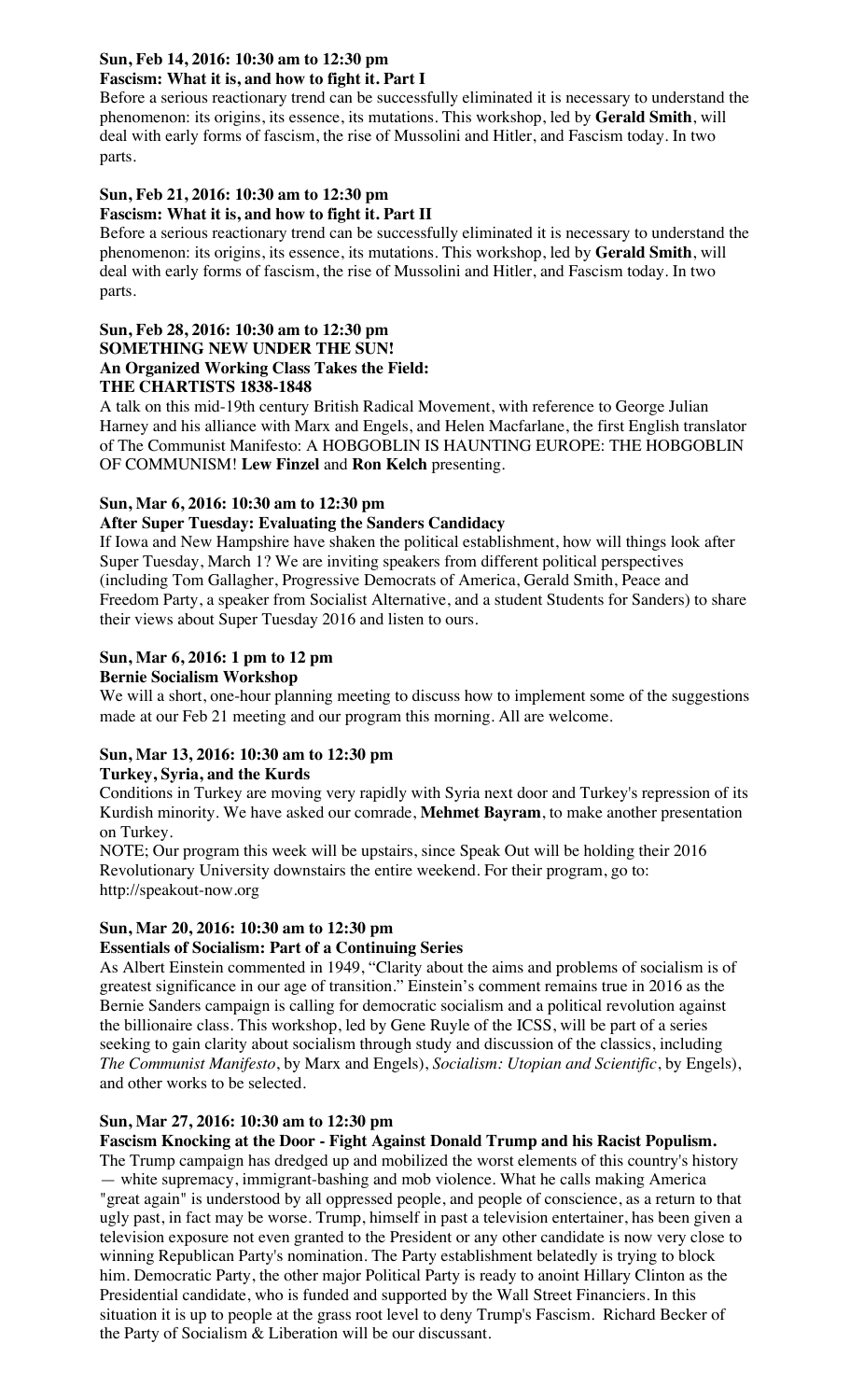## **ON SATURDAY, NOT SUNDAY AT NPML. WHEELCHAIR ACCESSIBLE Sat, Apr 2, 2016 • 12-2 PM**

## **Everybody is talking about SOCIALISM, but what is it?**

The Communist Party USA (Oakland/Berkeley) invites you to a discussion: Everybody is talking about SOCIALISM, but what is it? Suggested Readings: Bill Fletcher, Jr, 'Socialism is a process, a recognition of possibility' http://www.peoplesworld.org/socialism-is-a-process-a-recognitionof-possibility/ Susan Webb, 'Everybody is talking about socialism, but what is it' http://peoplesworld.org/everyone-s-talking-about-socialism-but-what-is-it/ Pat Fry, 'What is socialism? Lets get specific' http://peoplesworld.org/what-is-socialism-let-s-get-specific/ For more information contact: pareadersgrp@yahoo.com or call Richard at 510-527-5943 **NPML, 6501 Telegraph Ave., Oakland (bet. Alcatraz and 66th)**

#### **ON SATURDAY, NOT SUNDAY**

#### **AT STARRY PLOUGH PUB, NOT NPML**

### **Sat, Apr 2, 2016 • 2-5 PM**

## **U.S. Imperialism: Hands Off the World**

The Peace and Freedom Party presents U.S. Imperialism: Hands Off the World From the Peace and Freedom Party Platform: "The drive for greater profits by multi-national corporations which direct U.S. foreign policy is a major cause of war. We stand for peace between nations and the right of all peoples to self-determination. We support an ongoing socialist transformation everywhere." We are inviting speakers to address issues of war, imperialism, revolution, and socialism in different regions of the world.

## **Starry Plough Pub, 3101 Shattuck Ave, at Prince St in Berkeley**

### **Sun, Apr 3, 2016: 10:30 am to 12:30 pm**

## **SPRING BREAK - NO FORUM THIS WEEK**

Gene has family visiting and no one else volunteered to organize a forum, so we'll take a oneweek break.

### **Sun, Apr 10, 2016: 10:30 am to 12:30 pm**

#### **Towards A New Ecology of Justice: Intergenerational Trauma and the Social Nervous System**

 Talk of trauma is becoming increasingly prevalent, especially with the ongoing and shocking rise of violence in the US and globally. While western scientific knowledge has historically been produced and used to maintain hegemonic social control, a new synthesis in the biological sciences is emerging. This emergent synthesis counters and de-naturalizes the central myth of capitalism, that competition and hierarchy are the primary motors of evolution, while offering new explanatory models and empirical evidence of how oppression and discrimination harm us down to the cellular level and is passed intergenerationally.

 The material impacts of injustice on the individual body and across generations can no longer be plausibly denied nor can humanity's radical connectivity with one another, our social world, and our histories. Bringing together the social theories of Gramsci and Foucault with an overview of pertinent findings in neuroscience and epigenetics, this talk will explore how we can understand the dynamic processes of social transformation and critique the liberatory potential of science in light of this compelling paradigm shift. Our speaker will be **Mordecai Cohen Ettinger, MA**

### **Sun, Apr 10, 2016 - 12:30 to 1 pm Planning Group Meeting**

The Planning Group normally meets following the talk on the first Sunday of every month, but since we haven't meet for awhile and there are issues to discuss, we'll meet on the second Sunday this month. This is an open meeting. Everyone is welcome to help plan our future sessions.

### **Sun, Apr 17, 2016: 10:30 am to 12:30 pm**

### **NO NUKES! U.S. Imperialism and the Continuing Threat of Nuclear Annihilation**

The threat of nuclear annihilation has receded in the public consciousness, but not in the real world, as U.S. imperialism continues to push against nuclear powers in Ukraine and the South China Sea. In this session, **Eugene Ruyle**, Emeritus Professor of Anthropology at Cal State Long Beach, will review how, for U.S. imperialists, atomic diplomacy began even before the atomic bombing of Hiroshima and Nagasaki and continues to occupy a central place in U.S. military planning. For background reading, see Ruyle's essay, "On The Nuclear Disaster At Fukushima" (August 2011) at NoNukesNow.net.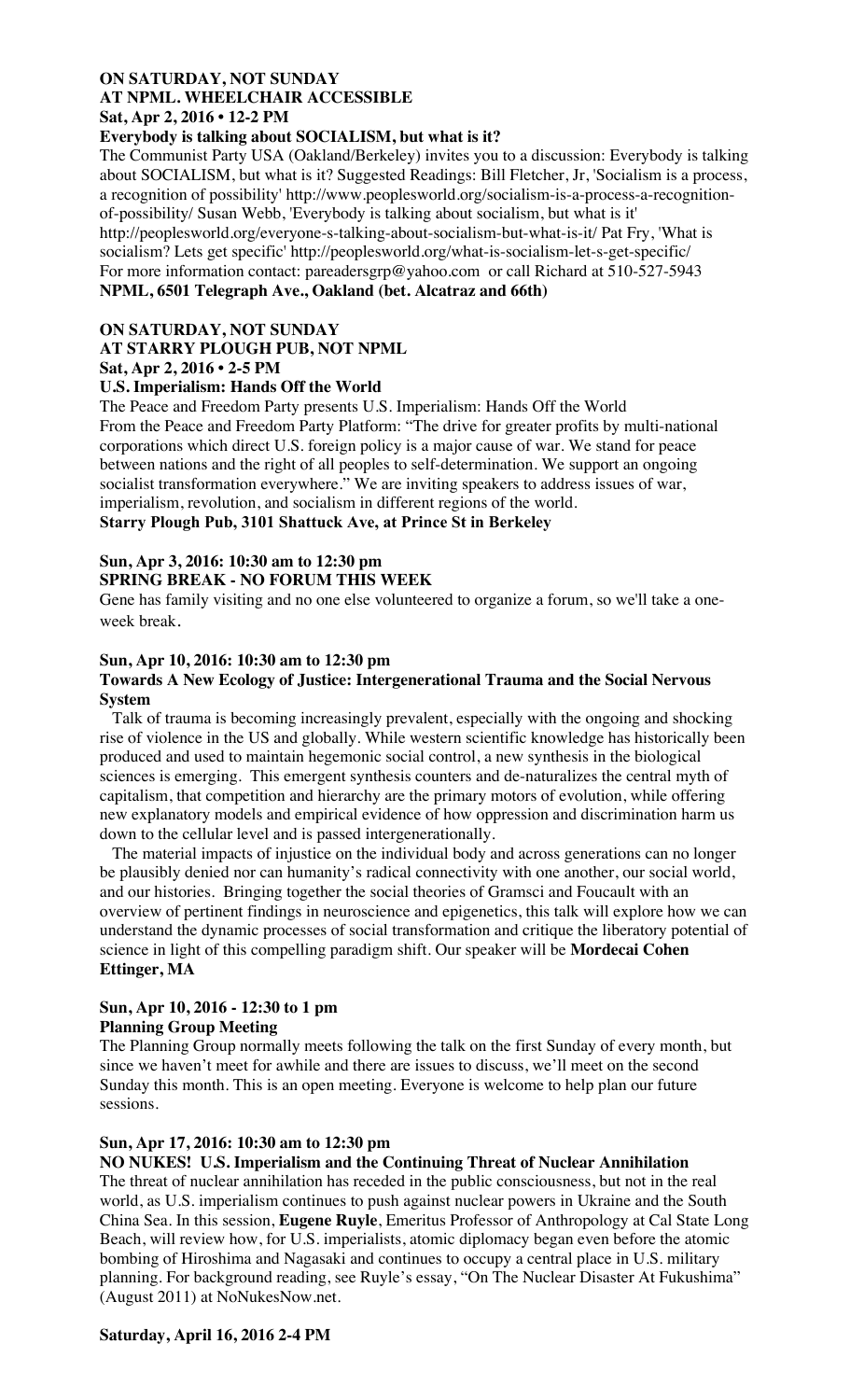# **Bernie Socialist Workshop Community Meeting Room, South Branch Berkeley Public Library 1901 Russell St., Berkeley, CA 94703**

## **(one block North of Ashby BART, on MLK)**

As a democratic socialist, Bernie Sanders is leading a political revolution to transform a political system run by the billionaire class into one that represents working and middle class Americans and creates more opportunity for everyone. To be effective as Bernie advocates, we must understand his democratic socialism and how it is related to other forms of socialism The workshop, led by Eugene Ruyle, Emeritus Professor of Anthropology, Cal State, Long Beach, will be a continuing exploration of various issues raised by the Sanders campaign. **For info, call Gene 510-332-3865 or email: cuyleruyle@mac.com**

**Saturday, April 16, 2016 2-4 PM**

**A Socialist Action public forum**

**Donald TRUMP and Co.**

**Incipient facism in the U.S. today?**

**Racism, Islamophobia, misogny, xenophobia, climate denial & war Building movement alternatives today**

Hear:

Michael Parenti, activist, author of 24 books including, The Face of Imperialism; The Culture Struggle; Superpatriotism; & Blackshirts & Reds

Rabab Ibrahim Abdulhadi, Associate Professor of Race and Resistance Studies; Senior Scholar, Arab and Muslim Ethnicities and Diasporas Studies; College of Ethnic Studies, SF State University

Jeff Mackler, National Secretary, Socialist Action; Director, Mobilization to Free Mumia Abu-Jamal; Administrative Comm. United National Antiwar Coalition; author, Capitalism Damns the Environment

Sabrina Jacobs, Host/Producer - "A Rude Awakening" (Mondays at 3:30 pm) and "The 420 Report" (alternate Fridays at 9:30 pm) Pacifica Radio – KPFA 94.1 FM; newly elected Local Station Board Member, KPFA

Peter Phillips, Professor of Political Sociology, Sonoma State University; President Media Freedom Foundation/Project Censored; author, Private Military Companies in Service to the Transnational Capitalist Class; Law Enforcement Related Deaths in the US: "Justified

Homicides" and the Impacts on Families

Saturday, April 16, 2016, 7-9:30 pm

Admission: \$10 - \$5 sliding scale (No one turned away for lack of funds)

Sponsor: Socialist Action 510-268-9429 socialistaction@lmi.net socialistaction.org Labor donated

**Niebyl Proctor Marxist Library, 6501 Telegraph Ave., Oakland, CA (near 65th Street)**

**Saturday, April 23, 2016 • 2:00 - 4:30 pm**

**Democratic Socialists of America East Bay presents: Beer, Burgers and Bernie at the Starry Plough Pub in Berkeley 3101 Shattuck Ave at Prince St - 2 blocks from Ashby BART Bernie's Plan: Free Public College Tuition**

Find out how we can pay for public higher education - Put an end student debt and invest in youth Voice your concerns, hopes, and opinions!

**For info, contact Karl, 510 384-5780 or peopleforbernie.sfba@gmail.com**

## **Sun, Apr 24, 2016: 10:30 am to 12:30 pm**

## **The good, the bad and the ugly: updates from the Prisoners' Hunger Strike Solidarity.**

 As a result of the 2011 and 2013 hunger strikes in California prisons the use of indefinite solitary confinement by California Department of Corrections has come to an end. That is the good news. Of course, there struggle by prisoners does not end with this victory.

 **Carol Strickman**, one of the lawyers in the case that was won, will give an update on the state of the victory—reduction in prisoners placed in the Security Housing—as well as the state of the current conditions as well as the ugly torture newly practiced on all prisoners in isolation: sleep deprivation.

 **Urszula Wislanka** will focus on the new forms the struggle of the prisoners is now taking: "Prisoners' Human Rights Movement Blueprint."

## **Sun, May 1, 2016: 10:30 am to 12:30 pm**

### **The world was turned upside-down, if only for a quick minute, IN 1968**

A look at a turbulent year, with an emphasis on the glorious month of May in Paris (and the Big Fizzle) later in June...But also: the state does murder in Mexico City, cops go berserk in Chicago at the Democratic Party Convention, word from Warsaw...and Prague will not be forgotten...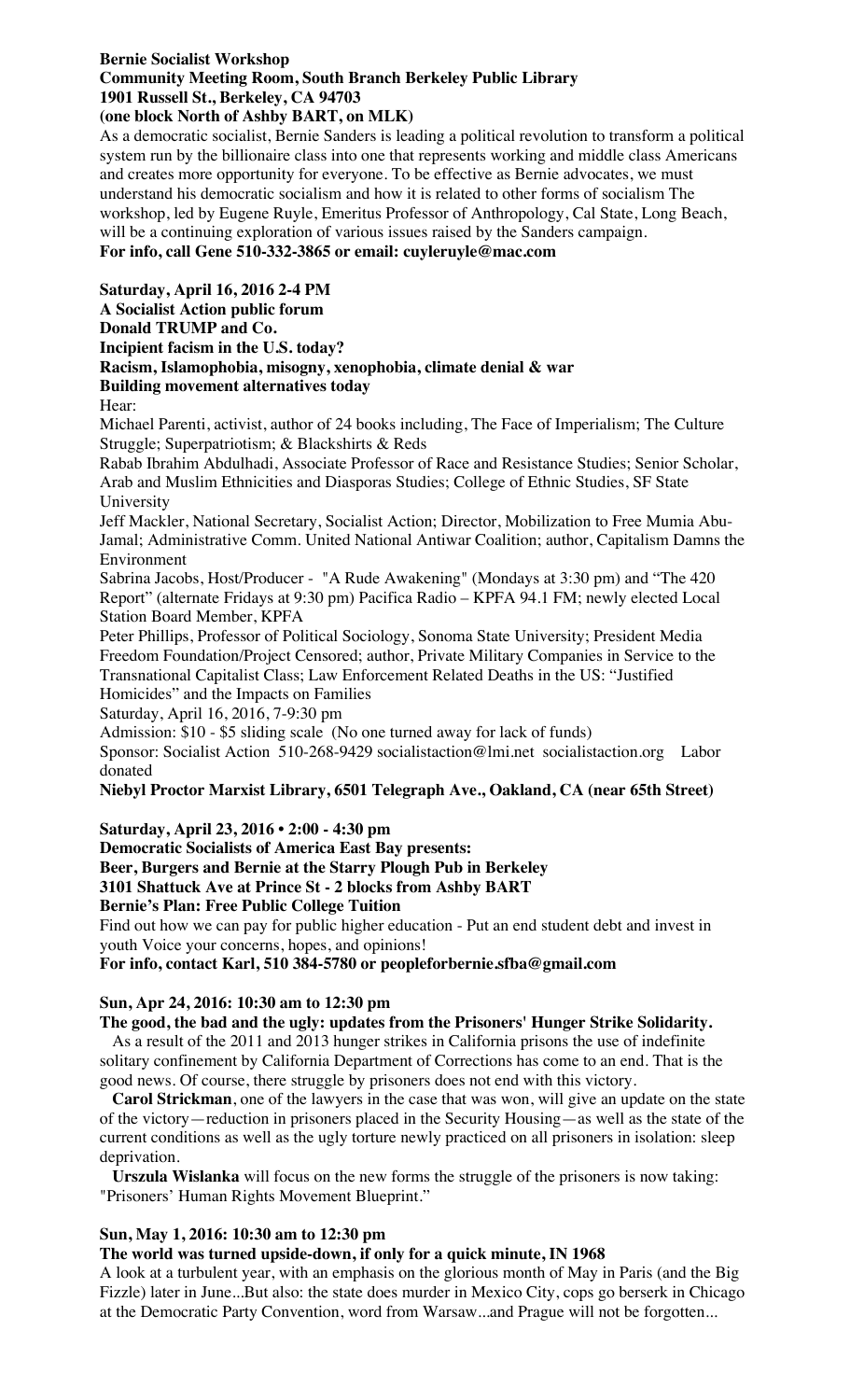## **Sun, May 1, 2016: MAY DAY**

#### **May Day 2016 – San Francisco**

May 1, 2016 @ 11:00 am – 2:00 pm ILWU Local 10, 400 North Point St San Francisco, CA 94133 There will be a WORK STOPPAGE AND PORT SHUT DOWN TO STOP POLICE TERROR throughout the Bay Area on this date. Rally at 11 AM, March begins at Noon, along the Embarcadero to Harry Bridges Plaza (opposite Ferry Building) https://occupyoakland.org/event/may-day-2016-san-francisco/?instance\_id=302621

### **International Workers Day: Sin Fronteras — Oakland**

May 1, 2016 @ 12:00 pm – 3:00 pm Fruitvale Plaza, 3401 E 12th St Oakland, CA 94601 https://occupyoakland.org/event/international-workers-day-sin-fronteras/?instance\_id=302699

# **May Day | Primero de Mayo | International Workers Day — San Jose**

Sunday May 01, 2:00 PM - 6:00 PM Gather for pre-march rally at: Target shopping center, Story and King Roads, San Jose 95122 Post-march rally at: San Jose City Hall, Santa Clara and 5th Streets, San Jose 95112 130th Anniversary of International Workers Day 10th Anniversary of the Great Immigration Rights Marches Dignity and justice for workers around the world! End the roots of forced migration! Rally at Story and King Roads (Target shopping center) beginning at 2 pm March at 3:50-4:00 pm https://www.indybay.org/newsitems/2016/04/28/18785706.php

### **May Day Bike Strike!**

Sunday May 01, 5:00 PM - 7:30 PM

1 Market Street, San Francisco, CA

Bring your bike to the may day bikestrike!!!

On Sunday May 1st 5PM at Justin Herman Plaza in SF the Bay Area IWW Couriers Union will be hosting a Bike Strike rolling picket line against courier companies that are exploiting their workers such as Postmates who illegally is misclassifying their workers as independent contractors to pay them often below minimum wage and deny bike couriers workers compensation and Sprig inc. who's bike couriers recently went union with the IWW were illegally laid of in mass in retaliation for organizing. Bring your bike!!! We will have music and different speakers who will talk about different exploitive delivery companies and how to fight back against your boss to build union power in the Bay Area and beyond.

It is every worker's legal right to participate in union events and engage in union activity at work http://www.facebook.com/events/1557650347861708/

Read Article: http://www.indybay.org/newsitems/2016/04/29/18785763.php https://www.indybay.org/newsitems/2016/04/29/18785764.php

## **Sun, May 8, 2016: 10:30 am to 12:30 pm**

### **Battle of Minsk: the biggest defeat to Hitler and Third Reich**

Battle of Minsk. a film and verbal presentation of Soviet (one million soldiers and 800 tanks) attack on German forces in the Belorus Soviet Republic in June 1944 resulting in the biggest defeat to Germany in world war II resulting in one half million German casualties. The Soviet victory based on concept of deep battle and maskirova. By **John M** and **Raj** S.

# **Sun, May 15, 2016: 10:30 am to 12:30 pm**

**Resistible Rise of Fascism in India**

A presentation by **Abhinav Sinha**, a labor activist and writer in New Delhi, who will discuss labor and politics in India. He is editor of a workers' newspaper in Hindi and member of a M-L group. He is also a scholar of History, presently working for his doctorate in History at Delhi University. He will be introduced by **Raj Sahai**

### **Sat, May 7, 2016 • Noon-2PM**

The Communist Party USA (Oakland/Berkeley) invites you to a discussion: Police Militarization Suggested Readings: Ana Conner &Tara Tabassi, 'Ending Police Militarization, One City at a Time' http://www.truth-out.org/news/item/33001-ending-police-militarization-one-city-at-a-tim Stephen Graham, Cities Under Seige, The New Military Urbanism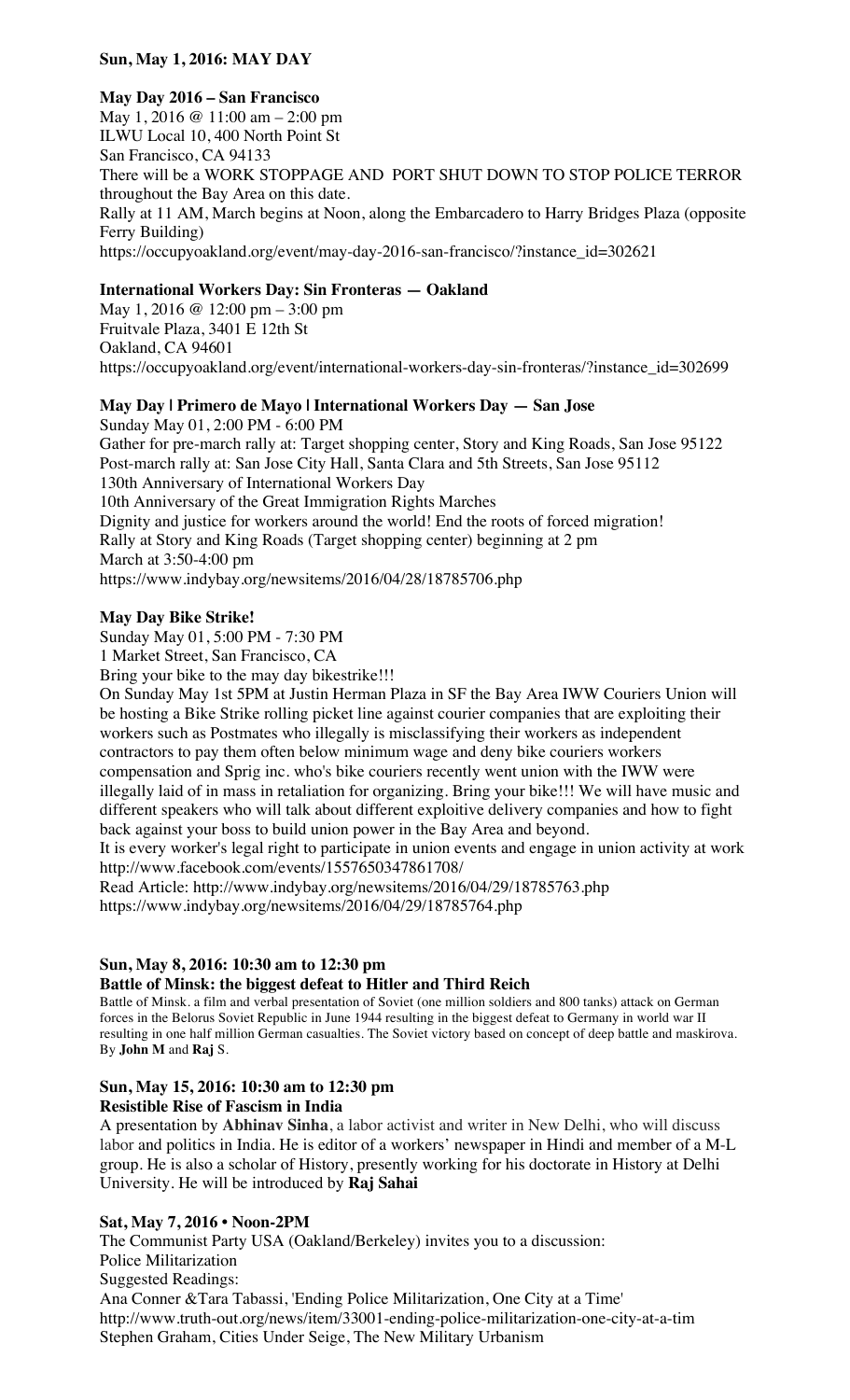http://libcom.org/files/Graham,%20Stephen%20- %20Cities%20Under%20Siege.%20The%20New%20Military%20Urbanism\_0.pdf This is a book length piece - worth reading introduction and skimming the rest For more information contact: pareadersgrp@yahoo.com **Niebyl-Proctor Marxist Library for Social Research**

## **Sat, May 7, 2016 • 2:00PM-4:30PM**

**The Peace and Freedom Party presents Suds, Snacks, & Socialism at the Starry Plough U.S. Imperialism II Hands Off the Americas**

From the Peace and Freedom Party Platform: "The drive for greater profits by multi-national corporations which direct U.S. foreign policy is a major cause of war. We stand for peace between nations and the right of all peoples to self-determination. We support an ongoing socialist transformation everywhere." We are inviting speakers to address issues of war, imperialism, revolution, and socialism in selected areas of the Americas. For information, contact Gene Ruyle: 510-332-3865.

## **At the Starry Plough Pub, 3101 Shattuck Ave, at Prince St in Berkeley**

# **Sun, May 22, 2016: 10:30 am to 12:30 pm**

## **Saudi Arabia and its global role**

The Kingdom of Saudi Arabia, a sacred pillar of U.S. foreign policy in the Middle East, has played an ambiguous role in the conflicts unleashed by the Arab Spring, most notably in Bahrain, Yemen, Syria, and in the rise of ISIS. Saudi Arabia's global role is rooted in the unique juxtaposition of ultra authoritarian rule, oil wealth, and exceptionialism of being home to Makkah.

**Sharat G. Lin**, PhD writes on global political economy, the Middle East, and labor migration. He is a research fellow at the San José Peace and Justice Center. He has lived in Saudi Arabia.

## **Sun, May 29, 2016: 10:30 am to 12:30 pm**

## **Essentials of Scientific Socialism: Part of a Continuing Series**

"Clarity about the aims and problems of socialism is of greatest significance in our age of transition." Einstein's comment remains true in our times, when the growing interest in socialism is matched by a growing confusion about socialism. This workshop, led by **Gene Ruyle** of the ICSS, will be one of a continuing a series seeking to overcome this confusion through study and discussion, focusing on the classics of scientific socialism. This session will focus on the *Communist Manifesto*. In preparation, participants are urged to read, or re-read, this important document.

## **Monday, May 23 is the last day to register to vote in the June 7, 2016 Presidential Primary Election. MAKE YOUR VOTE COUNT!** Hundreds of thousands of Americans, in New York,

Arizona, and elsewhere, have been denied their right to vote, either by design or accident. Follow these steps to make sure you can vote for the candidate of your choice.

First of all, CHECK YOUR PARTY REGISTRATION STATUS. Instructions vary by county. All counties are listed at: http://www.sos.ca.gov/elections/registration-status/

If you are not registered, or not registered the way youi want, you will need to re-register by May 23, which you can do online at: http://registertovote.ca.gov.

**BEWARE:** Some voters who think they are registered independent, and therefore eligible to make a choice between Clinton and Sanders, actually aren't. They may be one of the nearly half a million Californians registered in the American Independent Party, a minor party founded by the infamous segregationist, then-Alabama Gov. George Wallace in his 1968 run for the presidency. A Los Angeles Times poll of a sample of those registered in the American Independent Party found three out of four thought they were registered as independents, not members of the party founded by the infamous segregationist. Among those who said they were fooled were celebrities Sugar Ray Leonard, Demi Moore and Emma Stone. Unless they change their registration, they will be able to cast a primary ballot only for an American Independent Party nominee.

For more information on How to Vote for Bernie Sanders, go to ru4peace.wordpress.com

**Saturday, May 21: 2-4:30 pm. Beer, Burgers, and Bernie at the Starry Plough.** The Democratic Socialists of America presents: "Bernie's Plan - Save, improve, & Expand Social Security." Starry Plough Pub, 3101 Shattuck Ave at Prince St 2 blocks from Ashby BART. FREE - all ages welcome, please buy food & drink at the Pub. For info, contact DSA, 510 684-6286 or peopleforbernie.sfba@gmail.com

**Saturday, May 28: 2-4:00 pm. Bernie Socialist Workshop.** The Campaign for Peace and Socialism presents: "The History of Socialism in America from Robert Owens' utopian experiment in 1824 to Bernie's political revolution of 2016." A slide presentation by Eugene Ruyle, Emeritus Professor of Anthropology, Cal State, Long Beach. South Branch Berkeley Public Library,1901 Russell St., Berkeley, CA 94703 (one block North of Ashby BART on MLK). For info, call Gene 510-332-3865 or email: cuyleruyle@mac.com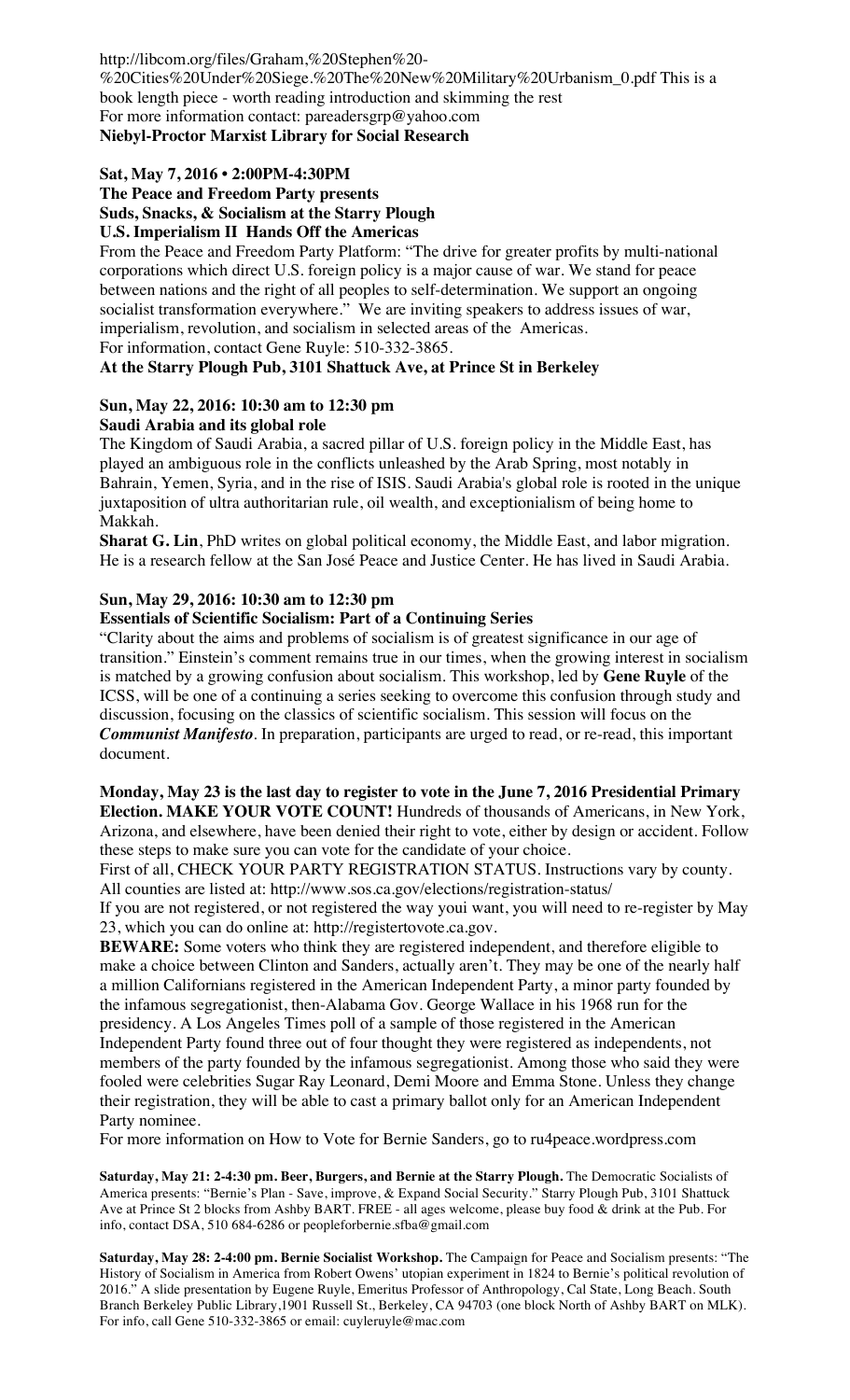## **Sun, Jun 5, 2016: 10:30 am to 12:30 pm**

## **The History of Socialism in America from Robert Owens' utopian experiment in 1825 to Bernie's political revolution of 2016.**

As a democratic socialist, Bernie Sanders is leading a political revolution to transform a political system run by the billionaire class into one that represents working and middle class Americans and creates more opportunity for everyone. This workshop will take a closer look at Bernie's socialism by placing it within the global context of two centuries of struggle against the capitalist system. This will allow a better understanding of how Bernie has adapted socialism to the United States in the Twenty First Century. Eugene Ruyle, Emeritus Professor of Anthropology, Cal

## **Sun, Jun 12, 2016: 10:30 am to 12:30 pm**

#### **The Clinton Dynasty and the Shadow Government.**

**Larry Shoup,** author of *Wall Street's Think Tank*, will discuss his recent article with this title in Z Magazine (February 26, 2016)

https://zcomm.org/zmagazine/the-clinton-dynasty-and-the-shadow-government/

## **Sun, Jun 19, 2016: 10:30 am to 12:30 pm**

### **Early Summer Break**

Gene will be out of town, so no forum unless someone else wants to assume responsibility.

### **Sun, Jun 26, 2016: 10:30 am to 12:30 pm**

### **Puerto Rico: The Fight Against Colonialism, Capitalism, and Imperialism.**

We are inviting three Bay Area Puerto Rican activists to discuss the the history and current situation of the deepening crisis and the fight against colonialism, capitalism, and imperialism. Confirmed speakers include:

**Katherine Adames Rodríguez** is a pro-independence socialist from Puerto Rico who moved to the Bay Area last year. She has been a member of the Organización Socialista Internacional, the Puerto Rico Network of Solidarity with Palestine, and the Committee Against Homophobia and Discrimination. As a militant teacher, she was very active in the Puerto Rico Federation of Teachers, whose organizing efforts she supported and with which she mobilized against the government's attack on public education and its neoliberal policies.

**Roberto Pastrana Pagés** is a nonprofit worker and a member of SEIU Local 1021. In 2014, he moved from Puerto Rico, where he had been a member of lesbian, gay, bisexual and transgender (LGBT) organizations on the islands, such as Puerto Rico para Tod@s, and the Committee against Homophobia and Discrimination at the University of Puerto Rico. A militant proindependence socialist, Roberto was part of the Movimiento al Socialismo (MAS) and the Federación Universitaria Pro Independencia (FUPI). He was part of the push for LGBT rights and worked for visibility and solidarity within the working class.

**Ricardo Ortiz** is a past and former member of the Frente Socialista of Puerto Rico. He has been part of the student, worker, nd community struggles both in the island and participated in the 1990 general strike in Puerto Rico as well as other struggles. Currently he lives in the Bay Area and is active in social struggles for revolution.

### **Sun, Jul 3, 2016: 10:30 am to 12:30 pm**

### **Essentials of Scientific Socialism: Part of a Continuing Series**

"Clarity about the aims and problems of socialism is of greatest significance in our age of transition." Einstein's comment remains true in our times, when the growing interest in socialism is matched by a growing confusion about socialism. This workshop, led by **Gene Ruyle** of the ICSS, will be one of a continuing a series seeking to overcome this confusion through study and discussion, focusing on the classics of scientific socialism. This session will will continue our reading of the *Communist Manifesto*. In preparation, participants are urged to read, or re-read, this important document.

### **Sat, July 2, 2016 • 2:00 PM-4:30 PM: Deadly Connections: Challenging Nuclear Weapons, Nuclear Power, and Climate Change.**

In an age of endless war, economic crisis, and global warming, the provocative actions of the United States against nuclear armed Russia and China raise again the threat of nuclear annihilation. Our discussion of this important topic features two confirmed speakers from the Western States Legal Foundation, which has provided legal representation to antinuclear activists since 1982: Andrew Lichterman, Senior Research Analyst, and Phyllis Olin, Board President. Eugene Ruyle, Professor Emeritus of Anthropology, CSU, Long Beach, will also speak. The Peace and Freedom Party presents

This is part of our on-going Socialist Forum Series on the first Saturday of every month. Doors open at 2 pm and the program will start promptly at 2:30 pm. The forum will end by 4:30 pm, but folks can stay and talk as long as you like.

FREE! Please buy food & drink at the Pub. All ages welcome! FREE!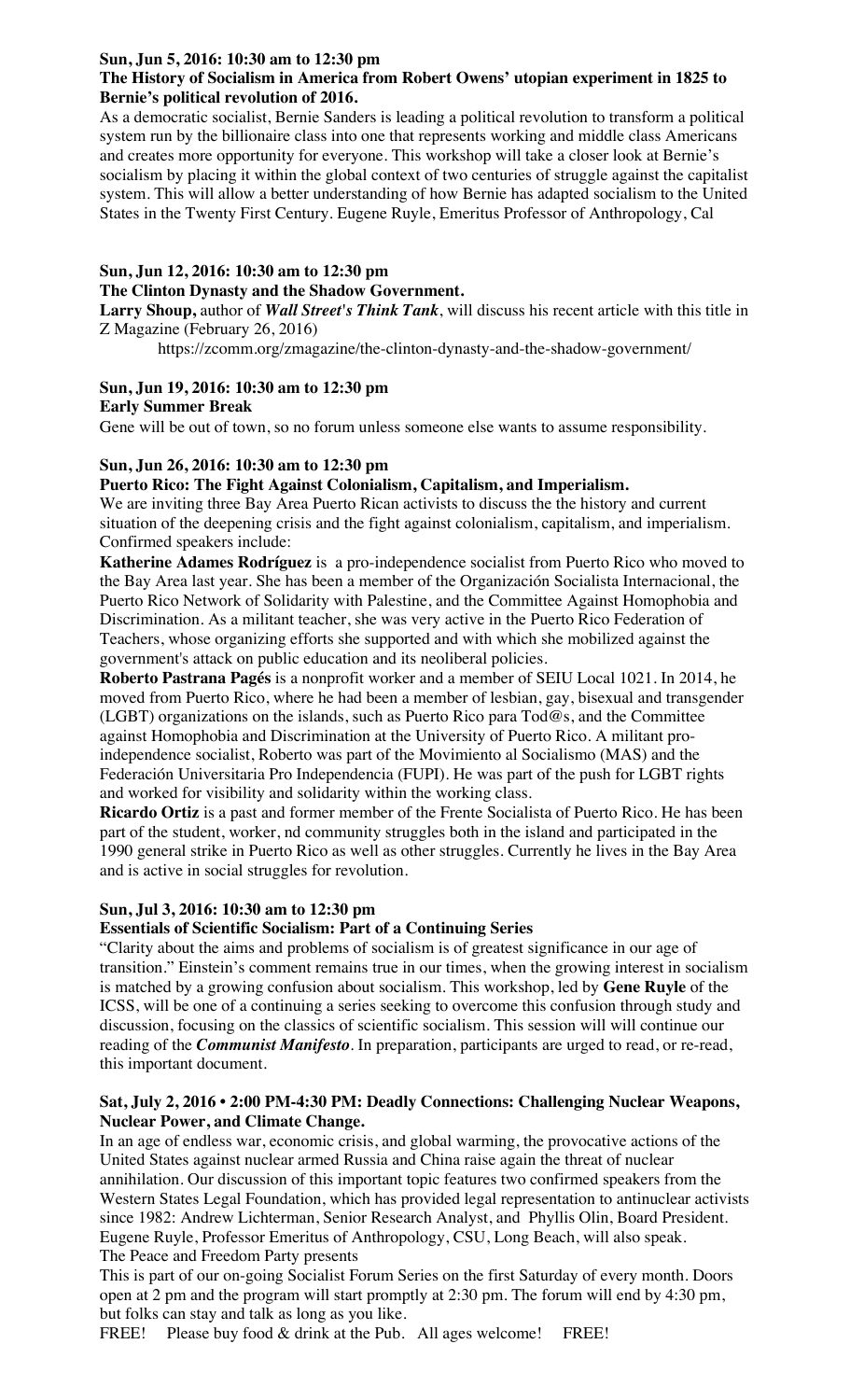Suds, Snacks, & Socialism at the Starry Plough 3101 Shattuck Avenue at Prince Street 2 blocks from Ashby BART in Berkeley For information, contact Gene Ruyle: 510-332-3865. Not at NPML, at the Starry Plough Pub, 3101 Shattuck Ave, at Prince St in Berkeley Sat, July 2, 2016 • 2:00 PM-4:30 PM The Peace and Freedom Party, born from the civil rights and anti-war movements of the 1960s,

is committed to socialism, democracy, ecology, feminism, racial equality, and internationalism. www.peaceandfreedom.org

## **Sun, Jul 10, 2016: 10:30 am to 12:30 pm**

**Deadly Connections: Challenging Nuclear Weapons, Nuclear Power, and Climate Change.** In an age of endless war, economic crisis, and global warming, the provocative actions of the United States against nuclear armed Russia and China raise again the threat of nuclear annihilation. **Andrew Lichterman**, Senior Research Analyst at the Western States Legal Foundation, which has provided legal representation to antinuclear activists since 1982, has agreed to discuss this important topic with us.

## **Sun, Jul 17, 2016: 10:30 am to 12:30 pm**

## **Sacramento protest: Victory over fascism**

On June 26, fascists were chased off of their intended rally site by hundreds of anti-fascist protesters at the California State Capitol building. People from the Sacramento community and anti-racist protesters from around northern California started to assemble in the morning to prevent the white supremacists from entering the capitol grounds and holding their hate rally. Militarized police cornered the protesters on the street to allow space for fascists to assemble, but to their surprise the protesters heroically challenged them and took over the steps of the capitol building before the fascists could assemble. We are inviting anti-fascist participants to discuss this event. For background, see the reports on Indybay.

## **Sun, Jul 24, 2016: 11:00 am to 2:30 pm**

### **Grover Furr on Trotsky's 'Amalgams.'**

The Harvard Trotsky Archive was opened to researchers in 1980. In it, researchers found evidence that Leon Trotsky deliberately lied many times and about many people and events. Other evidence of Trotsky's lies comes from his own writings and in documents from former Soviet archives.

Drawing upon primary sources from the Harvard Trotsky Archive and from former Soviet archives Grover Furr subjects the testimony of Moscow Trials defendants to a source-critical check and verification. His conclusion: their testimony is genuine, reflecting what the defendants chose to say.

The same primary sources, plus Trotsky's own writings, demonstrate that Trotsky lied about virtually everything concerning the Soviet Union in his writings about the three Moscow Trials of 1936, 1937 and 1938, his writings on the assassination of Sergei Kirov, and in his testimony to the Dewey Commission in 1937.

This book will revolutionize the understanding of the Moscow Trials. Trotsky's writings and activities during the 1930s must be seen in an entirely new light.

The results of this research reveal much about Trotsky's conspiracies in the 1930s. Grover writes that he will have some copies of all 4 of his books for sale at the talk at the special price of \$20 for each book.

## **Sun, Jul 31, 2016: 10:30 am to 12:30 pm**

## **Election 2016 and After - What Is the Socialist Path?**

After the two major bourgeois parties have had their national conventions and selected their candidates, what are the prospects for socialism? The Institute for the Critical Study of Society is sponsoring a forum to explore this issue. The panel includes: **Gene Ruyle**, author of "Rethinking Marxist Anthropology;" a speaker from the **Party for Socialism and Liberation**, which is running **Gloria La Riva** for president; and **Charles Andrews**, author of **The Hollow Colossus**.

# **Sun, Aug 7, 2016: 10:30 am to 12:30 pm**

### **The Metamorphoses of Doris Lessing**

Lessing was a prolific author who went through many phases like a serpent shedding its skin: anti-colonialism and C.P. membership in Southern Africa, a move to London and cutting-edge feminism, to Sufi Mysticism and Gnostic Science fiction ... **Lew Finzel** will lead our discussion on this fascinating history

**Sun, Aug 14, 2016: 10:30 am to 12:30 pm Coup in Turkey**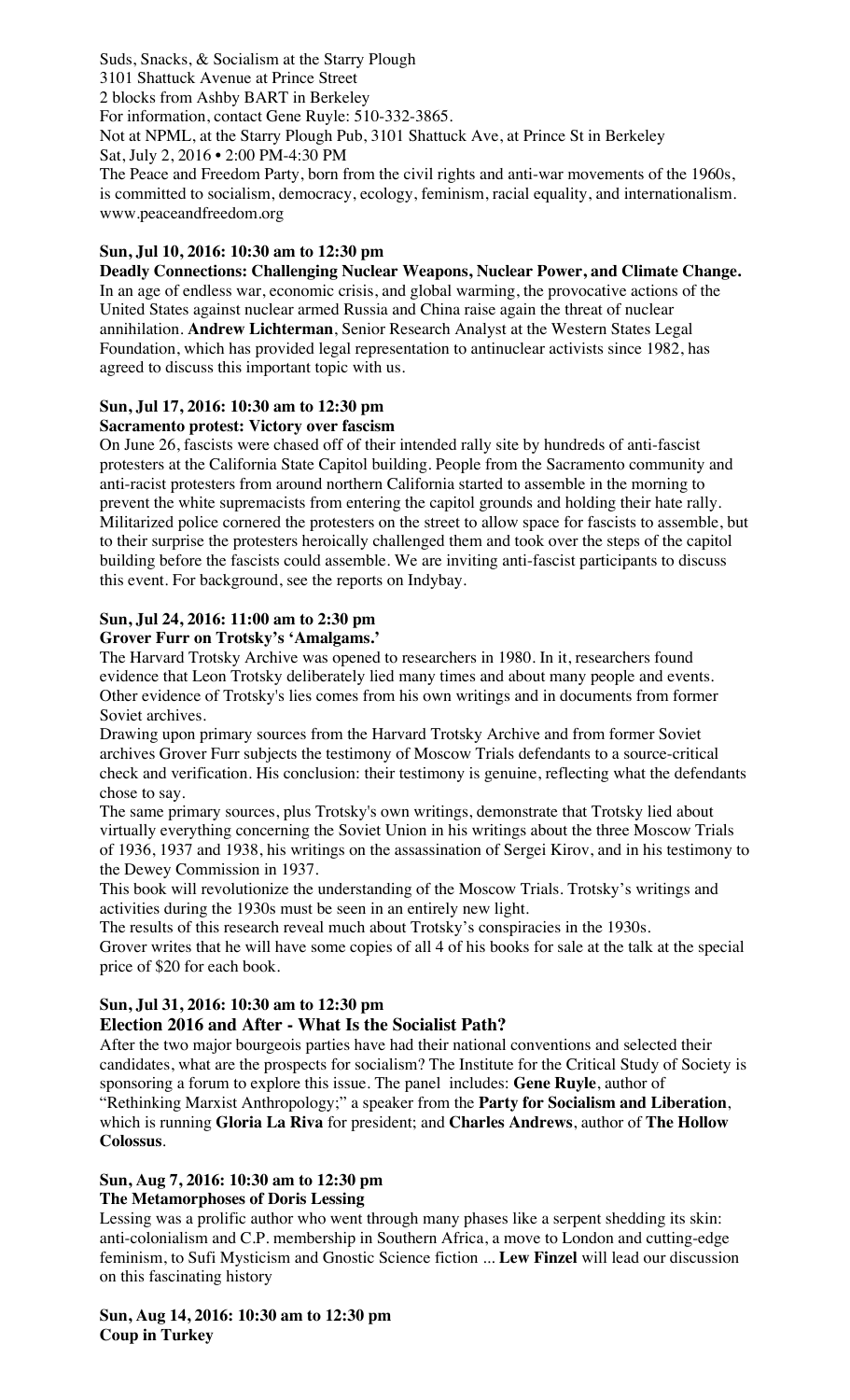A mysterious but an expected coup attempt took place in Turkey on a Friday evening in Turkey. The revolution was televised. The important thing everybody who had experienced numerous coups in Turkey was the total stupidity of the whole thing. The military sent tanks to hold only some of the lanes in the most congested bridge in the country, and the tanks were stuck in traffic by people going out to drink. The most central park was held by 30 soldiers. And the government TVs, internet, Mosques and the entire media was allowed to broadcast governments calls for the people (jihadists) to rise up against the coup. In the end, the government and the small time dictator Erdogan obtained a much needed and cheap victory. Even before the coup attempt fizzled Erdogan's oppression started. The list of high ranking officers and judiciary who had not knelt down before Erdogan, apparently already at hand for many years, were immediately either fired or arrested. By the end of the next day 6,000 officers and judiciary were arrested, to be replaced by Erdogan's worshiper. Did this theatrical coup strengthen Erdogan, or is this the beginning of the end? What forces clashed, what international issues, what class contradictions, what historical developments brought about a need for this fake, show uprising? Is the next step of imperialism to divide Turkey now that Iraq, Libya and Syria are de facto divided? How does this coup play into the "Greater Middle East Project (The Project for a New Middle East)" drawn by the US and Israel? Is this coup the final nail in the Kemalist ideology's coffin?

Journalist **Mehmet Bayram** will address some of these questions and many more on the structure of the state, class struggle and the rapid movement of Turkey into Open Fascism.

## **Sun, Aug 21, 2016: 10:30 am to 12:30 pm**

**Late Summer Break**

Gene will be out of town, and no one else assumed responsibility to organize a forum.

#### **Sun, Aug 28, 2016: 10:30 am to 12:30 pm**

## **Essentials of Scientific Socialism: Part of a Continuing Series**

"Clarity about the aims and problems of socialism is of greatest significance in our age of transition." Einstein's comment remains true in our times, when the growing interest in socialism is matched by a growing confusion about socialism. This workshop, led by **Gene Ruyle** of the ICSS, will be one of a continuing a series seeking to overcome this confusion through study and discussion, focusing on the classics of scientific socialism. This session will focus on the *Communist Manifesto*. In preparation, participants are urged to read, or re-read, this important document.

### **Sun, Sep 4, 2016: 10:30 am to 12:30 pm (Labor Day Weekend) Forum Cancelled for the International Meeting of the IWW**

The Industrial Workers of the World (IWW) will hold their annual international meeting in Oakland this year, at the Niebyl-Proctor Marxist Library. This is for IWW members only. However, the IWW wil host a welcoming BBQ at their union hall in Berkeley on Friday evening. Scroll down for info.

Here's an excerpt from the 1094 Preamble to the Constitution of the Industrial Workers of the World:

 *The working class and the employing class have nothing in common. There can be no peace so long as hunger and want are found among millions of the working people while the few who make up the employing class have all the good things of life.* 

 *Between these two classes a struggle must go on until the workers of the world organize as a class, take possession of the Earth and the machinery of production, and abolish the wage system. (1905)*

### **Sun, Sep 11, 2016: 10:30 am to 12:30 pm**

**Inside U.S. Imperialist Policy Today: Syria, Libya, Egypt, Iran, Iraq and Beyond** Speaker, **Jeff Mackler**, National Secretary, Socialist Action and Socialist Action's 2016 candidate for President; Author, *Revolution and Counterrevolution in Egypt; The Tragedy of Libya; Syria 2014; Marx Was Right: The Capitalist Crisis Today* and *Capitalism Damns the Environment*; Director, Mobilization to Free Mumia Abu-Jamal

#### **Sun, Sep 18, 2016: 10:30 am to 12:30 pm Turkey's Invasion of Syria**

Does Turkey's Invasion of Syria lay the groundwork for a Broader Middle East War led by U.S.- NATO imperialism?

Journalist **Mehmet Bayram** will address this and other questions about recent developments in the Middle East.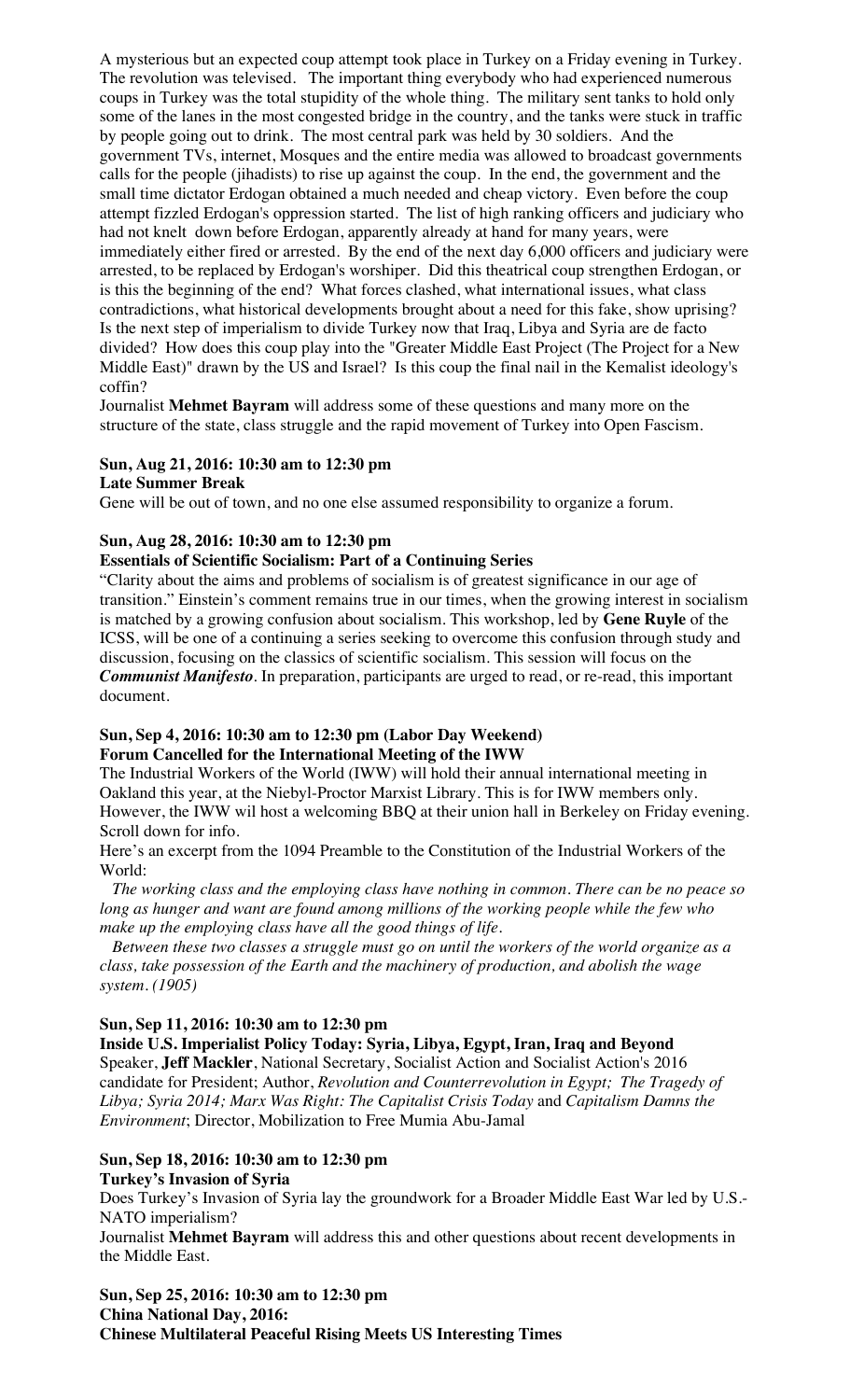We will focus upon the central international dynamics of what our two presenters opine is the opening period of a resumed Cold War.........

 **Gary Hicks** will talk about the current role of the Communist Party of China in developing the next phase of their economic development. Included will be an introduction to the new phase of international trade..... One Belt, One Road.

 **Al Sargis** will present a politico-military analysis of the Chinese response to increasing US aggression in the periphery surrounding south and east China, as well as China's extending international interests.

## **Sun, Oct 2, 2016: 10:30 am to 12:30 pm**

#### **Massive General Strike in India, September 2, 2016.**

Our man in India, Raj Sahai, will discuss this largest strike in world history, when over 150 million workers went on strike. NOTE: We will meet upstairs since the Speak Out Now Conference will be held downstairs all weekend. (Scroll down for info.)

#### **Sun, Oct 9, 2016: 10:30 am to 12:30 pm**

**The History of Socialism in America: from Robert Owens' utopian experiment in 1825 to Bernie's political revolution of 2016.**

 As a democratic socialist, Bernie Sanders began a political revolution to transform a political system run by the billionaire class into one that represents working and middle class Americans and creates more opportunity for everyone. This workshop will take a closer look at Bernie's socialism by placing it within the global context of two centuries of working class struggle against capitalist rule. This will allow a better understanding of how Bernie has adapted socialism to the United States in the Twenty First Century and how to improve our struggles for a better world for all humanity. Now that Bernie is no longer a candidate, it's up to us to continue the struggle.

 Gene Ruyle, Emeritus Professor of Anthropology at Cal State Long Beach, is author of "Rethinking Marxist Anthropology," and other essays. He is active with the Oscar Grant Committee, Veterans for Peace, and the Peace and Freedom Party.

**Sun, Oct 16, 2016: 10:30 am to 12:30 pm PART TWO; SINCE WWI The History of Socialism in America: from Robert Owens' utopian experiment in 1825 to Bernie's political revolution of 2016.**

 As a democratic socialist, Bernie Sanders began a political revolution to transform a political system run by the billionaire class into one that represents working and middle class Americans and creates more opportunity for everyone. This workshop will take a closer look at Bernie's socialism by placing it within the global context of two centuries of working class struggle against capitalist rule. This will allow a better understanding of how Bernie has adapted socialism to the United States in the Twenty First Century and how to improve our struggles for a better world for all humanity. Now that Bernie is no longer a candidate, it's up to us to continue the struggle.

 Gene Ruyle, Emeritus Professor of Anthropology at Cal State Long Beach, is author of "Rethinking Marxist Anthropology," and other essays. He is active with the Oscar Grant Committee, Veterans for Peace, and the Peace and Freedom Party.

**Sun, Oct 23, 2016: 10:30 am to 12:30 pm Halloween Break**

**Sun, Oct 30, 2016: 10:30 am to 12:30 pm Halloween Break**

#### **DON'T FORGET DST, FALL BACK**

We get an extra hour Sunday, Nov. 6, at 2 a.m. as we turn back the hands of time for one more glorious hour of sleep.

#### **Sun, Nov 6, 2016: 10:30 am to 12:30 pm**

#### *Oh, Canada: our home and native land***…**

 Just before our American election we turn our attention north, to Canada. Our speaker will be Brenda Zeman who teaches anthropology at the University of Saskatchewan in Saskatoon. She will speak on various aspects of Canadian politics, including the August shooting death of Colten Boushie of Red Pheasant First Nation which took place on a farm in Saskatchewan; the Fort McMurray fires and the Husky oil spill into the North Saskatchewan River; Truth and Reconciliation in Canada and South Africa; the new national inquiry into missing and murdered Indigenous women; the 2015 election of Prime Minister Justin Trudeau and the arrival and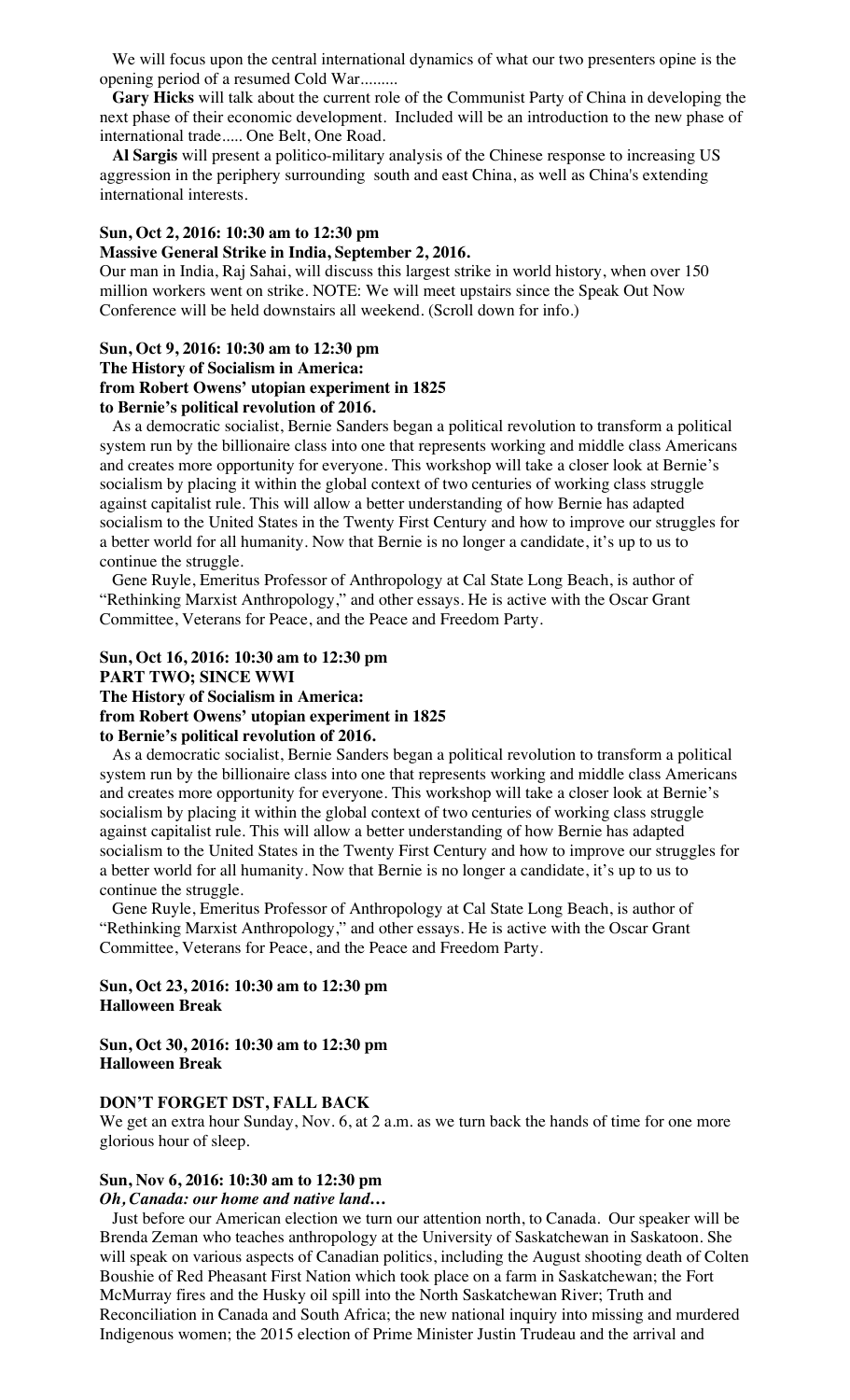settling of 25,000 Syrians; Tommy Douglas and challenges to universal healthcare; the September assisted suicide of W.P. "Bill" Kinsella in Hope, B.C.; the changing lyrics to Canada's national anthem; and what it all means.

 Brenda Zeman is a former elite athlete, dancer, author, storyteller, traveller, lecturer and activist. She earned her MA in Anthropology at Cal State Long Beach, where her advisor was Gene Ruyle. A descendent of Slovak homesteaders and Shetlandic/Scots immigrants, she lives in her hometown, Saskatoon, Saskatchewan which sits on Treaty 6 land. Her husband Tommy Lee, grew up in Dynamite Hill in Birmingham, Alabama, will join in the discussion.

# **Sun, Nov 13, 2016: 10:30 am to 12:30 pm**

## **We Do Not Consent.**

Our **Declaration of Independence** clearly states, in part, that Governments are created to serve our rights, "deriving their just powers from the consent of the governed." We are inviting several speakers to address these words in the light of the recent election. Confirmed speakers include: **Yvette Felarca**, By Any Means Necessary; **Tom Gallagher**, Progressive Democrats of America; **Frank Runninghorse**, Oscar Grant Committee; **Daniel Sankey**, Party for Socialism and Liberation, and **Richard Hobbs**, Move To Amend. We will have time for comments and questions from the audience.

#### **Sun, Nov 20, 2016: 10:30 am to 12:30 pm Alchemy and Social Change**

A new attitude towards the material world emerged in late antiquity through the strange theories and practices of the alchemists. Did their attempts of achieve the elixir of life, the philosophers stone, and the transmutation of metals help give birth to science and the modern world? Our ICSS member, Lew Finzel, argues for the proposition that Alchemy Lives! Implications for: Ecology, Psychology, Literature, Sex, Drugs. . . .

## **Sun, Nov 27, 2016: 10:30 am to 12:30 pm**

**Thanksgiving Weekend No Forum**

Gene will be out of town, so unless someone else organizes a forum, we will take a break.

## **Sun, Dec 4, 2016: 10:30 am to 12:30 pm**

## **The New Path to Mumia's Freedom**

A precedent-setting ruling by the U.S. Supreme Court provides the basis for a new legal action filed by **Mumia Abu-Jamal**, providing a path for the courts to overturn Mumia's conviction and win his freedom. But we we can never forget the continuing importance of mass action to support Mumia's legal case**. Gerald Smith** will discuss Mumia's case to date, and **Mary McIlroy** will discuss the latest in the effort to free **Leonard Peltier**.

## **Sun, Dec 11, 2016: 10:30 am to 12:30 pm**

## **Triumph of Trump: Continuity and Change in US Politics**

WTF happened? The script was clear: with backing from the old-guard political leadership of both major parties, most corporate CEOs, Citizens United PACs, the mainstream media, celebrities, and high-ranking national security and military leaders, Hillary Clinton was headed towards what looked to be a historic landslide victory. Yet the Democratic Party is in shambles, and Donald Trump is headed to the White House in January.

**Roger Harris** with the Peace and Freedom Party will discuss the threat of fascism with the election of Trump. Is fascism a personality disorder or are there deeper political antecedents? Are they now present with a Trump presidency? How does a left narrative differ from a liberal one on the current potential for fascism and the threat posed by Trump?

Economist **Allan Miller** will discuss the election in the context of the ongoing capitalist economic crisis and neoliberalism. To what extent will the Clinton-Bush-Obama (and Hillary's "big tent") neoliberal trajectory continue under Donald Trump, and to what extent are we witnessing a watershed moment in American history? With a major world-wide recession, if not depression, looming, how will it play out after the weak, jobless "recovery" of the last recession?

## **Sun, Dec 18, 2016: 10:30 am to 12:30 pm**

## **Political economy of globalization, financialization, labor migration, and majoritarian alienation**

 Globalization maximizes free trade and capital flows, while continuing to resist labor migration caused by it. Globalization is facilitated by the dominance of finance capital, and the untethering of transnational corporations from a national base. But while colonialism caused the internal disarticulation of the periphery, globalization brings about the internal disarticulation of the metropolitan center. This plus multifaceted demographic transitions are at the root of the social marginalization of less educated majoritarian communities, creating preconditions for the rise of fascism.